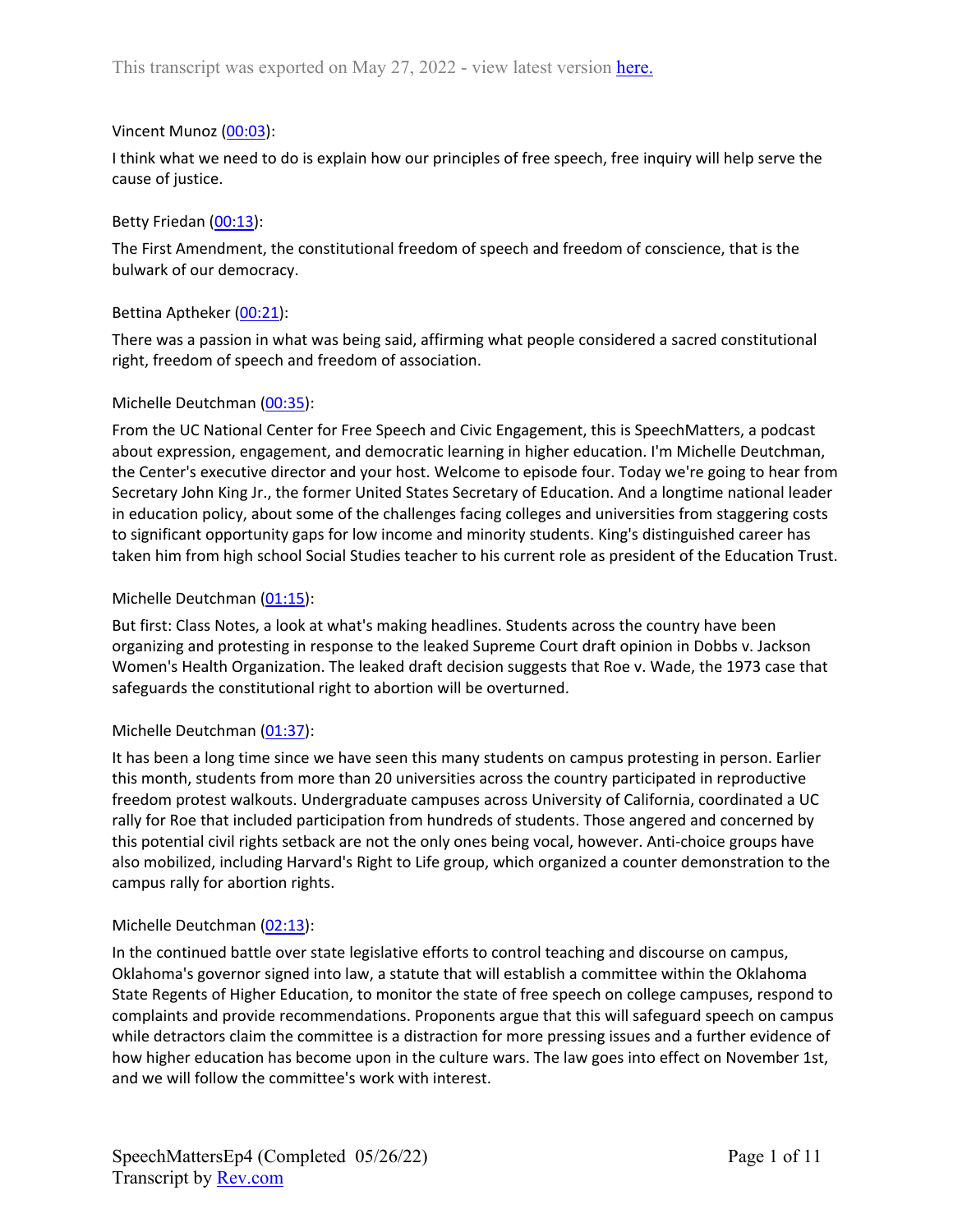# Michelle Deutchman ([02:55\)](https://www.rev.com/transcript-editor/Edit?token=oHMAFQAeFP9YKVMokEBNp9MlTCYBtdBDOyeOuipqus8bHCsToLWqWJ96_BNVn1XL8TRBgX9upBycEPLQCZ4g6ZLulxo&loadFrom=DocumentDeeplink&ts=175.86):

Our guest today is former Secretary of Education and Maryland gubernatorial candidate, John B. King Jr. Secretary King is the president of the Education Trust, a national nonprofit organization that seeks to identify and close educational opportunity and achievement gaps. King served as 10th US Secretary of Education under the Obama Administration. Prior to that role, he carried out the duties of Deputy Secretary overseeing policies and programs related to P-12 education, English learners, special education, innovation and agency operations. King joined the department following his post as New York State Education Commissioner. He began his career as a high school Social Studies teacher and middle school principal. I'm also proud to share that Secretary King has been a member of the center's national advisory board since the center's founding in 2017.

Michelle Deutchman ([03:47\)](https://www.rev.com/transcript-editor/Edit?token=vQKJVgLrlH8yj5-YycDakTaEhlpDKvDZONaMGPHbzpo3ouCiX7tD7kw_bxsQE-dzwLuYDjOaQErYIg9V5l3ib12fmJ8&loadFrom=DocumentDeeplink&ts=227.65):

Thank you so much for joining us today, Secretary King.

John B. King Jr [\(03:50\)](https://www.rev.com/transcript-editor/Edit?token=PopCq94EFC4ZHyInCDpPCtTUj20LiWj_LK8Q5AMuzLz4RgsX-UQ8vexWUIaPFo3OLX5mg86CcCP5TODWG_RboA1Y004&loadFrom=DocumentDeeplink&ts=230.87):

Excited for the conversation.

Michelle Deutchman ([03:52\)](https://www.rev.com/transcript-editor/Edit?token=M8ANPOtpIsKEAe13FgJdpooMuLT0IBntKgDcouCmhVkGBFvDMt6sboI9bUzcz9Zv1LR4fD7Q3-Eo5slOZq4vq_MmLIs&loadFrom=DocumentDeeplink&ts=232.67):

So, before we jump into discussing the numerous challenges that higher education is currently facing, I'm hopeful that you can talk a little bit about what led you to become an educator in the first place.

John B. King Jr  $(04:04)$ :

Sure. Well really for me, it started with my experience as a kid. Both my parents were educators. My mom was a teacher and school counselor. My dad was a teacher and administrator. But they both passed away when I was little. My mom, when I was eight, and my dad when I was 12. And in the period when it was just my dad and me, my dad was struggling with Alzheimer's. But nobody knew, and it was just the two of us in the house. And it was really scary. I didn't know what my father would be like from one night to the next. Some nights he'd talk to me, some nights he wouldn't say a word. Some nights he'd be sad, angry, even violent.

#### John B. King Jr  $(04:47)$ :

And it was a really lonely and difficult period. And the thing that saved me was school. School was the one place in my life that was safe and supportive and nurturing. And I was blessed to have a series of public school teachers who made school a place where I could be a kid when I wasn't able to be a kid at home. And that really drove me in my career choice, and I really became a teacher to try to do for other kids what teachers did for me. And have always been very focused on equity issues because I realize for some of our students, they are facing incredible challenges outside of the classroom, and school really can be lifesaving.

# Michelle Deutchman ([05:37\)](https://www.rev.com/transcript-editor/Edit?token=p7FY7VWTxuGF6Y1TMIW6_V2JjLhwIrzOKTaVD2go2e5ixPuijN7muvMiWdguc5D6sf0Z4rH-Kseddjfop3iv419NzTU&loadFrom=DocumentDeeplink&ts=337.94):

Thank you for sharing that. I think you might be the first guest to basically move me to tears. That was a very touching and vulnerable thing to share. And I think it's amazing that what you took from that experience was devote your own life to education. Which is interesting to juxtapose that story with my next question, which has to do with a lot of public opinion polls indicating that a lot of Americans question the value of a liberal college education. And I'm curious if you would say that this is a newer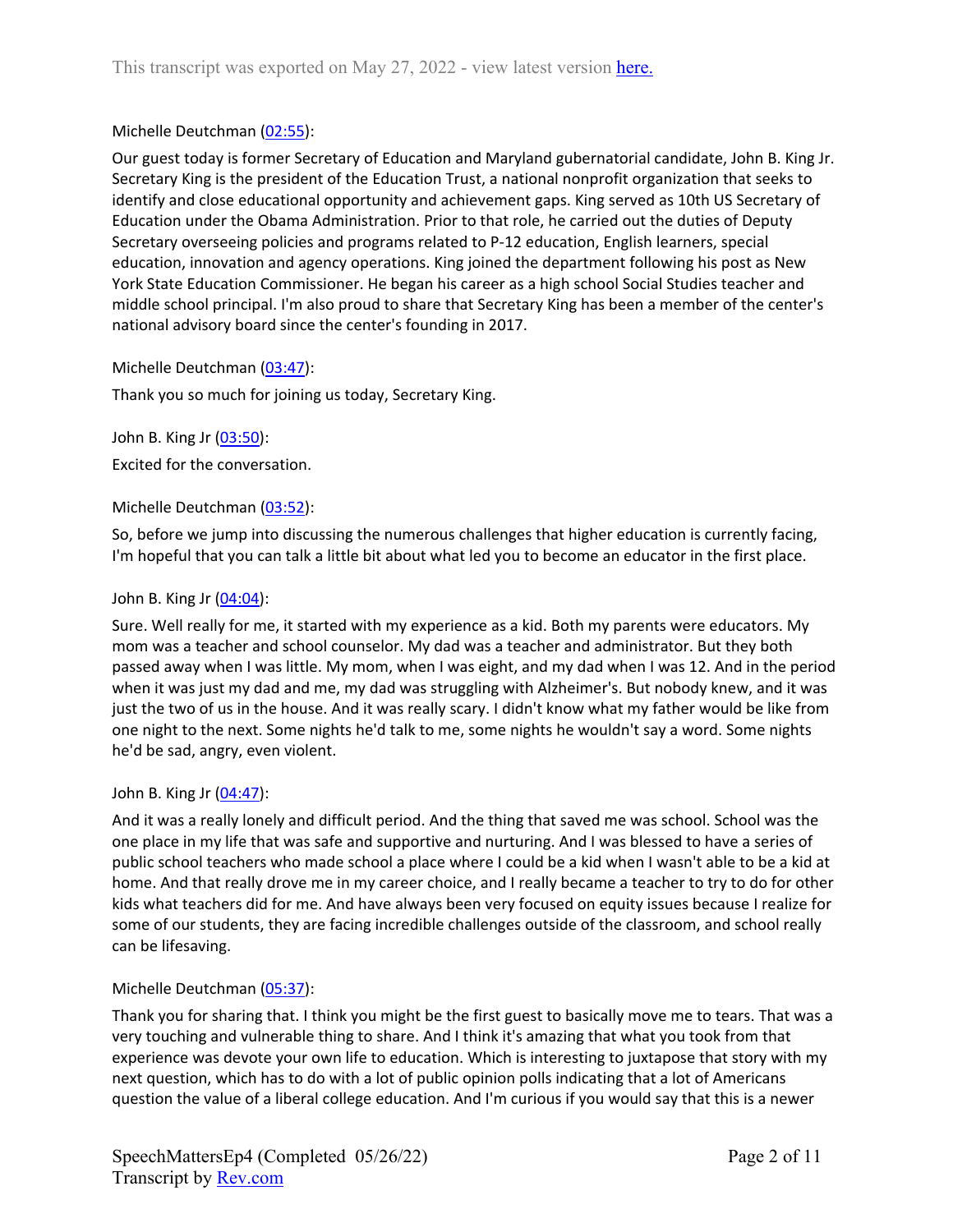development, or did you face similar naysayers during your time as secretary for the Obama Administration? And I guess in addition to whether this is sort of new or newer, what is your response to these doubters?

# John B. King Jr [\(06:20\)](https://www.rev.com/transcript-editor/Edit?token=yujjvoVmhK0tjx5xQNtAPmiHDGoZC9uQEUV7AQE-MPPV3h5mqRK1XMoXYFQ-Pk_Ol1MFktpiKL2TDcKV3hbaeUrPt5Q&loadFrom=DocumentDeeplink&ts=380.62):

Yeah, it's such an important issue. I worry a lot about the challenge of declining public confidence in higher education. It certainly began, I think even before the Obama Administration, but has accelerated in recent years, particularly driven by some media voices who ironically themselves went to college, graduated from college, but have been particularly hostile to higher education, I think really for sometimes partisan political advantage. At the end of the day, what I always share with students and their families is that a post-secondary degree remains one of the best paths available in American society to the middle class. And we know that folks who have graduated from college, and that might be an associate's degree, it might be a bachelor's degree, it might be more than that. But folks who've had that higher education experience are more likely to get a good job in our 21st century economy. They are less likely to experience depression.

# John B. King Jr [\(07:36\)](https://www.rev.com/transcript-editor/Edit?token=0am9iKjEt_AoKDfoP9sLiYcwvh9MC0aUU9rs7WQ_KN8-W1vdXWPYM9t2fc3AO1Uka43HIpxvujSm1hvE_RW4iqHAsSs&loadFrom=DocumentDeeplink&ts=456.15):

They are likely to have better health outcomes. They are less likely to rely on government assistance. They are more likely to vote. And, there's good evidence that over your lifetime, you earn a million more dollars as a result of having a college degree. So lots of reasons that college is a good thing. Now, there may be folks who choose a career path directly out of high school. And certainly, if they have a postsecondary credential that is career connected, that can lead to a good middle class income. But, it may be that later in their lives, they might choose to pursue higher education in order to move into management or to move into a leadership role in their union, that kind of thing. So, it's important that we prepare all of our K-12 students to have the choice about college and it's important that we keep college affordable and accessible for students.

#### Michelle Deutchman ([08:39\)](https://www.rev.com/transcript-editor/Edit?token=kFtFXOi9tdkWATzpsuZlh3jp0R760qrzgVdDtIf_QUu1O_fu9QOX7u40-TaFaq7puvcdO42LuvBBDNRwMaMuOJQ_O7g&loadFrom=DocumentDeeplink&ts=519.13):

Absolutely. And there's been so much coverage and discussion and debate about loan forgiveness right now and all of these issues that you're talking about, in terms of the increased cost. On that note while you were in the Obama Administration, would you say that some of the challenges that you faced then were actually different in terms of what was going on, or were they largely iterations of the same challenges that we face now? And maybe how would you articulate some of those similarities and differences?

#### John B. King Jr [\(09:09\)](https://www.rev.com/transcript-editor/Edit?token=az49ZAjRAclez1VQuMhYLIcbVMbRr47ScmdLKbX4mLri8lT1sWNFuoa3AWuiDdDvNmgyqgJVIqI-cOrg2EiuxIFmP5Q&loadFrom=DocumentDeeplink&ts=549.21):

Sure. Well, certainly the challenge of cost of higher education was one we thought a lot about. And this is a multi decade problem. If you go back to 1980. In 1980, the Pell Grant program, the primary federal assistance for low income students going to college, the Pell Grant program covered a larger share of students and was about 80% of the cost of public higher education. Today, sadly, Pell Grant covers less than a third of the cost of a public higher education degree. So, we've seen diminish purchasing power for the Pell Grant. We tried in the Obama Administration to increase Pell and we were successful in nudging the Pell amount up, but not nearly enough to make up for the loss purchasing power. And we've seen states disinvest from public higher education, over multiple decades. And as states put less money into public higher institutions, they then rely much more on student tuition, including out-ofstate tuition.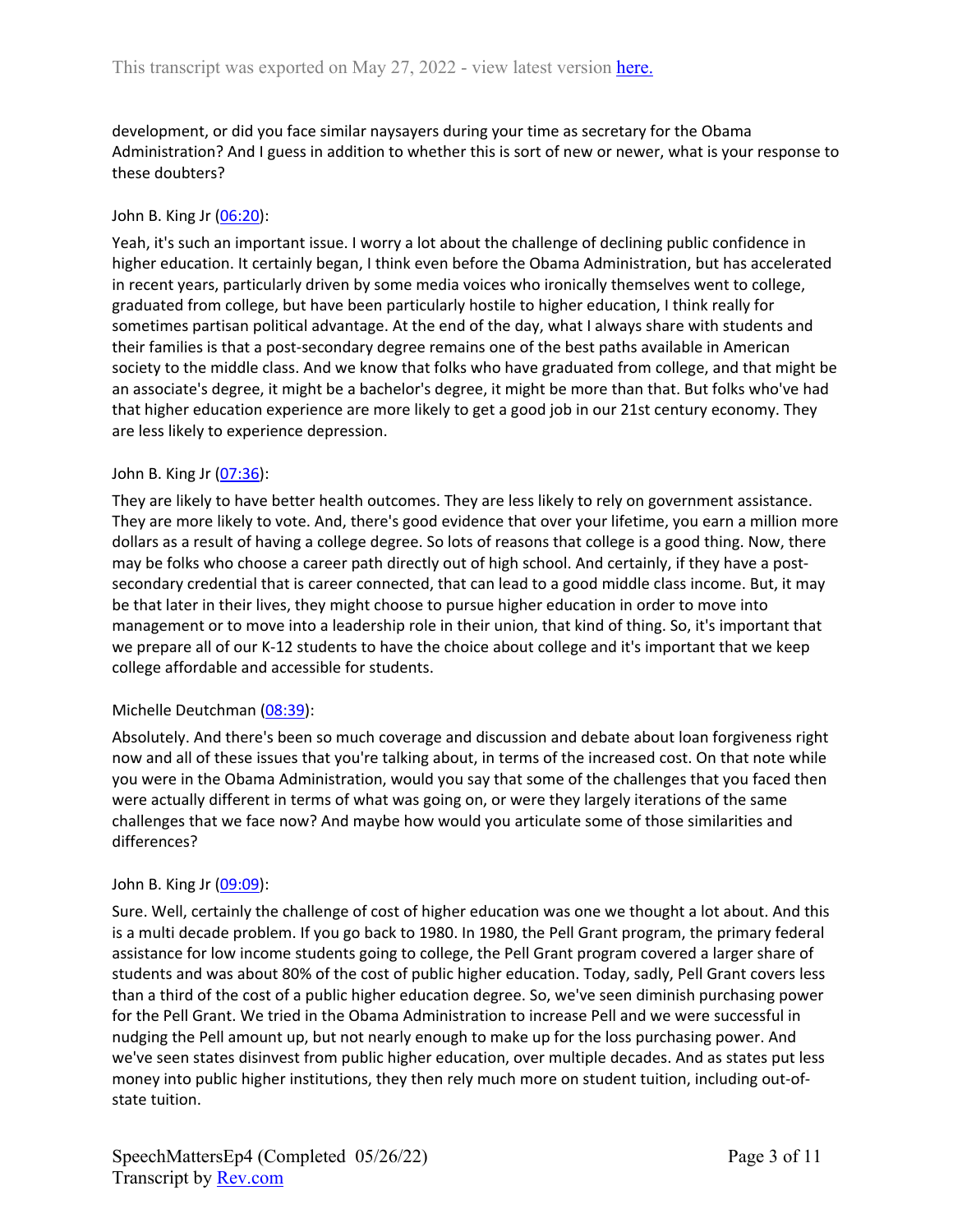# John B. King Jr  $(10:21)$ :

And so the burden of the cost of college has really moved to students and families through the form of debt. And we've got more than 1.8 trillion of higher ed debt today. That is tens of millions of Americans who are saddled with debt that's going to take them years to pay off. And really struggling to make the choice, to get married, to have a kid, to start a business, to change jobs because of that debt hanging over them. So that problem was a problem we grappled with. We didn't make enough progress in raising the Pell Grant. We tried to put in place income based repayment, I would say that did not produce the more manageable debt experience that we hoped. So, we have a national challenge now around student debt, and I'm hopeful that the Biden Administration will take action to cancel debt for borrowers to free them from that burden.

# John B. King Jr  $(11:23)$ :

We also were grappling with the completion challenge in the Obama Administration. We were trying to invest in programs that improve college completion, particularly for first generation students, low income students, students of color. There are some great examples around the country, places like Georgia State that have largely closed racial gaps in graduation rates. Programs like CUNY ASAP, where they've doubled completion in community colleges. But it is still a problem that many students start and don't finish, particularly low income students, particularly students of color. And despite our investments, we have not, as a country, scaled the interventions we now work to improve completion. Unfortunately, the challenges in the sector remain. We made progress in some places, but there's a lot more work to do.

# Michelle Deutchman ([12:18\)](https://www.rev.com/transcript-editor/Edit?token=1cjC2zZGVV7OvSnBUS26t41B5M-0Hjer9RJ12DCwJFie-HGzpusJy3VFlRErVdcl63W73yPzZbnkrfI4-tHLX7JeaN0&loadFrom=DocumentDeeplink&ts=738.89):

There's so much work to do generally, but I'm really happy you at least highlighted a couple of the success stories, in terms of particular institutions, because I feel like we hear those stories so infrequently. And of course, on top of all of these already existing and challenges that are being magnified as time passes and as administrations change, of course there's been the pandemic. And I was wondering if you could speak to how the pandemic has affected or exacerbated the opportunity gaps that are already disproportionately affecting, as you said, students from low income families and students of color.

#### John B. King Jr [\(12:53\)](https://www.rev.com/transcript-editor/Edit?token=CHMeGlCYdBpMGlm4Zwf2DVpBjiHUBDjhL1fsYwsLJVb1Bwu8zWyEKKd1dGCwNRIuuADAd5cdVZJTPxRau4wU0DU6PTw&loadFrom=DocumentDeeplink&ts=773.88):

Yeah. The pandemic has been a disaster on so many levels. But certainly, we see that for many low income students, they didn't have reliable internet access. So the move to virtual learning was incredibly difficult. For many low income families, COVID produced an economic disaster that caused students to leave school. So, we've certainly seen drops in enrollment, particularly at our community colleges, that are really worrisome. We saw students struggling to complete their coursework through their virtual and blended learning setting. And we saw, in some cases, a worsening of the problem of students not completing, particularly students of color and low income students. So, all of that is very scary. The federal government certainly made an effort to try to get funding to higher ed institutions, to help mitigate some of the harm of the COVID period.

#### John B. King Jr  $(13:56)$ :

But it wasn't enough. And I think it's going to take us a while to get back to pre COVID enrollment levels, particularly in community colleges. And there are some folks for whom their education was disrupted, and it's going to be really difficult to get them back on track to college completion. My hope is that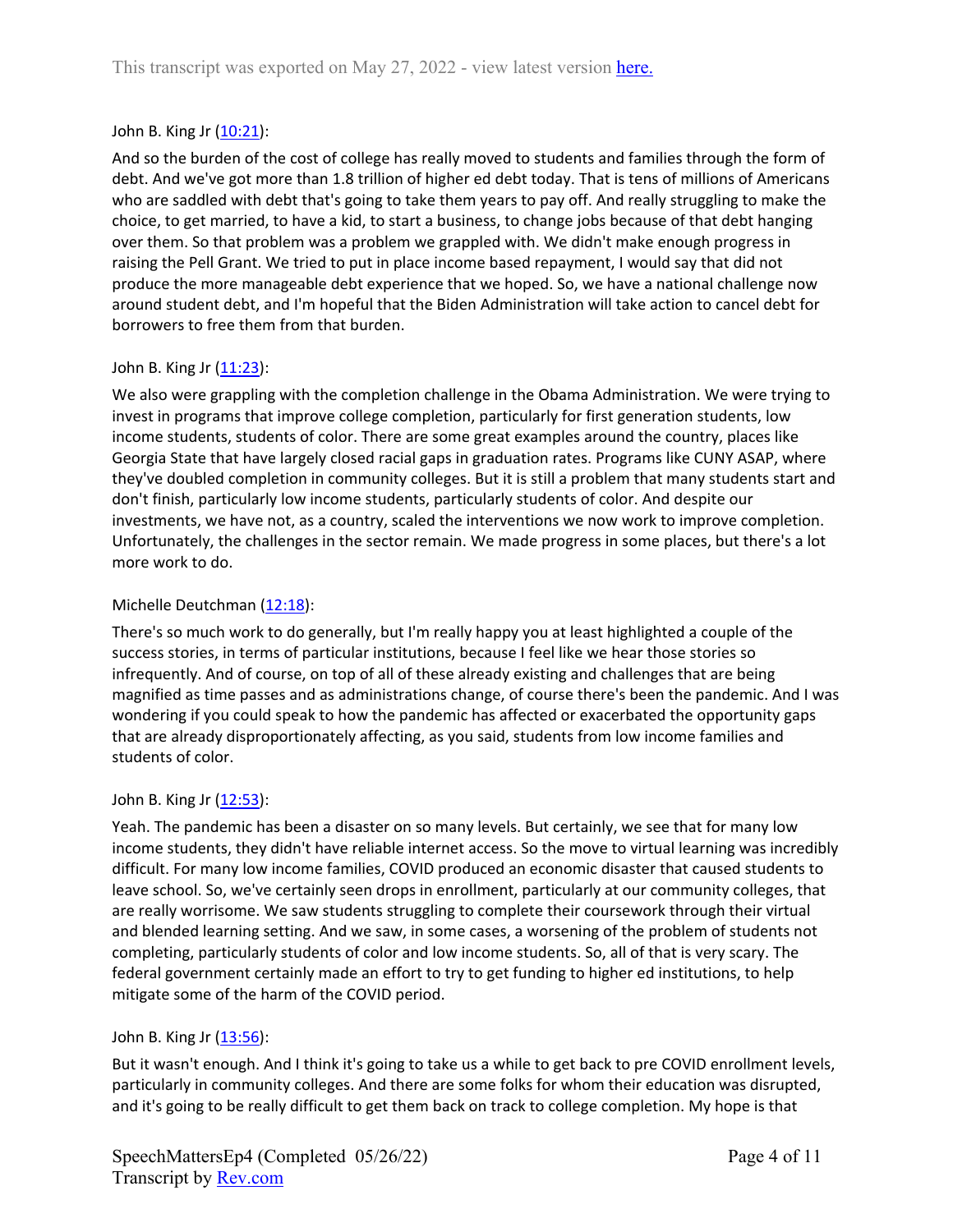institutions, particularly those that serve the most vulnerable students are being really creative about how to make it easier for folks to come back to school who may have some credits and no degree.

#### John B. King Jr  $(14:32)$ :

The other thing I'd mentioned that I think COVID has put into sharper relief is just how vulnerable students are to all the other challenges in their lives, outside of academics. Childcare, many places childcare facilities had to shut down because of COVID and then that means parents can't get to school or to work. We already had significant food insecurity and housing insecurity issues for college students before COVID. Those were all exacerbated by economic toll of COVID. So this, to me, is a moment where we should be thinking about how do we dramatically increase the Pell Grant, how do we dramatically increase investment in the institutions that disproportionately serve low income students and students of color, our community colleges, our HBCUs, our HSIs. We should see this, I believe, as a new deal moment for our country, where we say, how do we tackle our biggest systemic challenges so that we have the well educated workforce we need to succeed in the 21st century?

#### Michelle Deutchman ([15:46\)](https://www.rev.com/transcript-editor/Edit?token=cnpPDbJoCvHniNZnkC_n5rvZE5d7i_Pb_Z9kelZ3vFWHs74UWkmIZMxdF8T9ifY_TaiFzogNZMzQL_KAg95AsMivlEo&loadFrom=DocumentDeeplink&ts=946.21):

Absolutely. I think it's a challenge that's going to be posed on many levels. And in fact, I sort of have a two part question. You were talking about that you're hoping that institutions are going to be innovative in the way that they can make it easier for students to come back and complete. Many of our listeners are administrators and faculty at higher education institutions across the country. And I'm wondering if you have any thoughts that you can share about what individuals in these roles could be doing to help address some of the problems. I think sometimes they feel so big and so systematic people are always asking, what can I do? And so there's that piece. And then of course, I'm also interested to hear what the education trust is doing. So, take those in whatever order you want.

#### John B. King Jr  $(16:31)$ :

Sure, sure. Well, look, I think this is a moment to really take a hard look at the data and to try to understand who's been most harmed by this COVID period, setting institutional goals around the diversity of the student body, the diversity of the students who complete, making sure that institutions are having serious conversations about how they improve the graduation rate for black students, for Latino students, for first generation students. Making sure that admissions offices in selective institutions are challenging themselves to create a student body that looks like the country. Institutional leaders looking at their faculty diversity. Because we know that when students see themselves reflected on their faculty, they are likely to have better outcomes and more likely to have richer academic environments. Certainly institutions should be learning from their peers that are succeeding, closing gaps.

#### John B. King Jr  $(17:35)$ :

I mentioned the CUNY ASAP program and the work that Georgia State has done. There's a lot to learn from those institutions and a lot that could be replicated in terms of improving student advising, providing just in time financial assistance for students who are struggling economically so that they are able to stay in school.

#### John B. King Jr [\(18:00\)](https://www.rev.com/transcript-editor/Edit?token=IIRahzZIyxb4Z-dhPZQlBHMcTFX9_oGYHbWarX38yih8FNphzmL6AwPuUgd5BX_ae3jUa-PlipsWsEIdXws1xCq6Irc&loadFrom=DocumentDeeplink&ts=1080.45):

There are system wide changes like we're seeing in Florida and California, where folks are changing how we think about remediation and moving towards co-requisite models so that students are able to make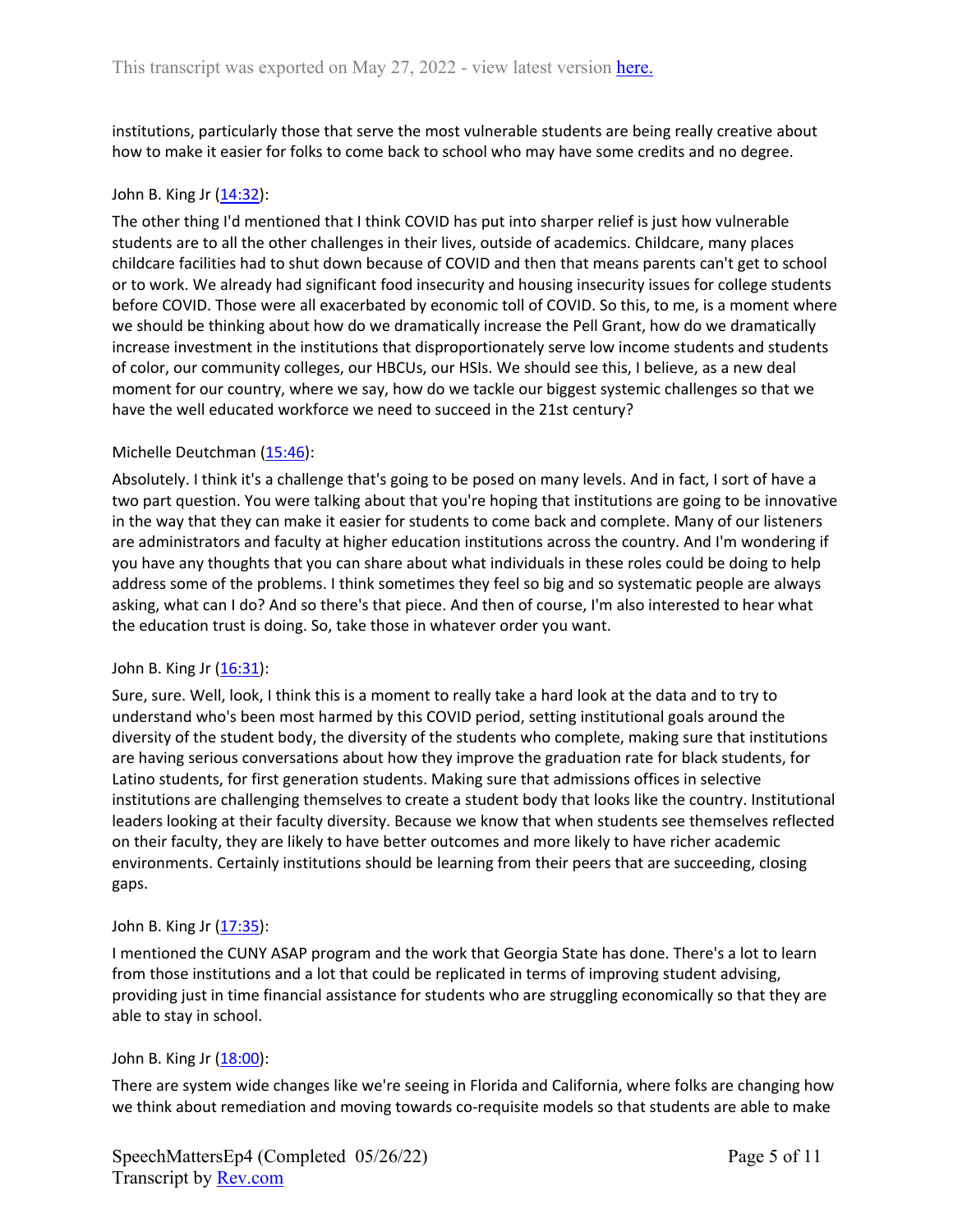progress towards a degree, even as they're addressing academic gaps. There's, I think, a lot of work that to be done on the equity front. At Ed Trust, we are also very focused on how do we push institutions to address climate issues? Are they creating campus climates that are supportive and welcoming for students of color and for first generation students? Are they taking action on some of the very frightening trends we're seeing around hate crimes against Asian Americans? Are they standing up for safe and supportive environments for LGBTQ students? At Ed Trust, we see our role as sharing the data and then pushing the sector forward. And the data are worrisome. We see that black and Latino students are significantly underrepresented in our flagship institutions and in our public higher education institutions, generally. We have a lot of work to do to truly produce an equitable higher education sector.

# Michelle Deutchman ([19:27\)](https://www.rev.com/transcript-editor/Edit?token=r9RGxDeEos909jLOjHVmGyiI187Ut6sNXEx-dDUNPabCeRA0JyDVZwXIYU7pDjK0ofUlRmuBlazKf8VzjiCV7PS2Giw&loadFrom=DocumentDeeplink&ts=1167.73):

I love what you said about the data. And my job previous to the center, I had a mentor who always would say that data should be what's driving policy. So, I'm glad that you're pointing us in that direction. And I think you really helped me transition us to talking about some of these climate issues, which as a center for engagement and expression, a lot of what we're dealing with are things that are related to climate on campus. And I'm sure that you're familiar with this narrative that has really developed in the last three to five years, that there's an alleged expression problem on college and university campuses. And that students, particularly those who have conservative perspectives, don't feel comfortable sharing their viewpoints. And I'm curious what you make of these assertions, which have in some cases been made very loudly in certain outlets? And do you actually believe that higher education remains a place where sharing an exploration of diversity of ideas still occurs?

# John B. King Jr [\(20:26\)](https://www.rev.com/transcript-editor/Edit?token=OcpCkajaKAyb86Z3cw8Y00voBwgM79tJls_eS0x0qcCFzaDyTGp_3J9ZJbyiwIe1z4abFhU2yV_1r8USJRwuFaVoPHM&loadFrom=DocumentDeeplink&ts=1226.61):

Yeah. I'm actually much more hopeful than what you might take away from cable news conversations of these issues. I teach at University of Maryland, College Park. I teach an education policy course. I talk with my students a lot about their college experience. And I think higher ed campuses remain places of really robust intellectual discourse. I think most faculty members are trying very hard to challenge their students to think critically, to engage with challenging, complex ideas, to share perspectives from their own experience, but also to listen carefully to the perspectives of their classmates. So, there's a lot that's going very well on college campuses throughout the country.

# John B. King Jr  $(21:16)$ :

I think there's more work to be done across our institutions, helping students prepare for participation in civic life. I think it's really important for a well-rounded college experience to include engaging with the great debate over many centuries about the nature of the good life and the nature of the good society. I think it's important for students to read Plato, to read King's Letter from Birmingham Jail, to engage with those ideas. There's more work to be done, to have students reflect on their community and their role in their community. And that's not a liberal idea or a conservative idea, that's part of what a good education should do, is challenge you to think about how is our society organized, what are the choices we're making, to look at the data for your community, whether it's the community where you grow up or the community where your higher ed institution is located and grappling with the reality of inequity in our society. And grappling with what we should do about that grappling with the big public problems that we are dealing with, whether it's the impact of climate change or how we recover from COVID.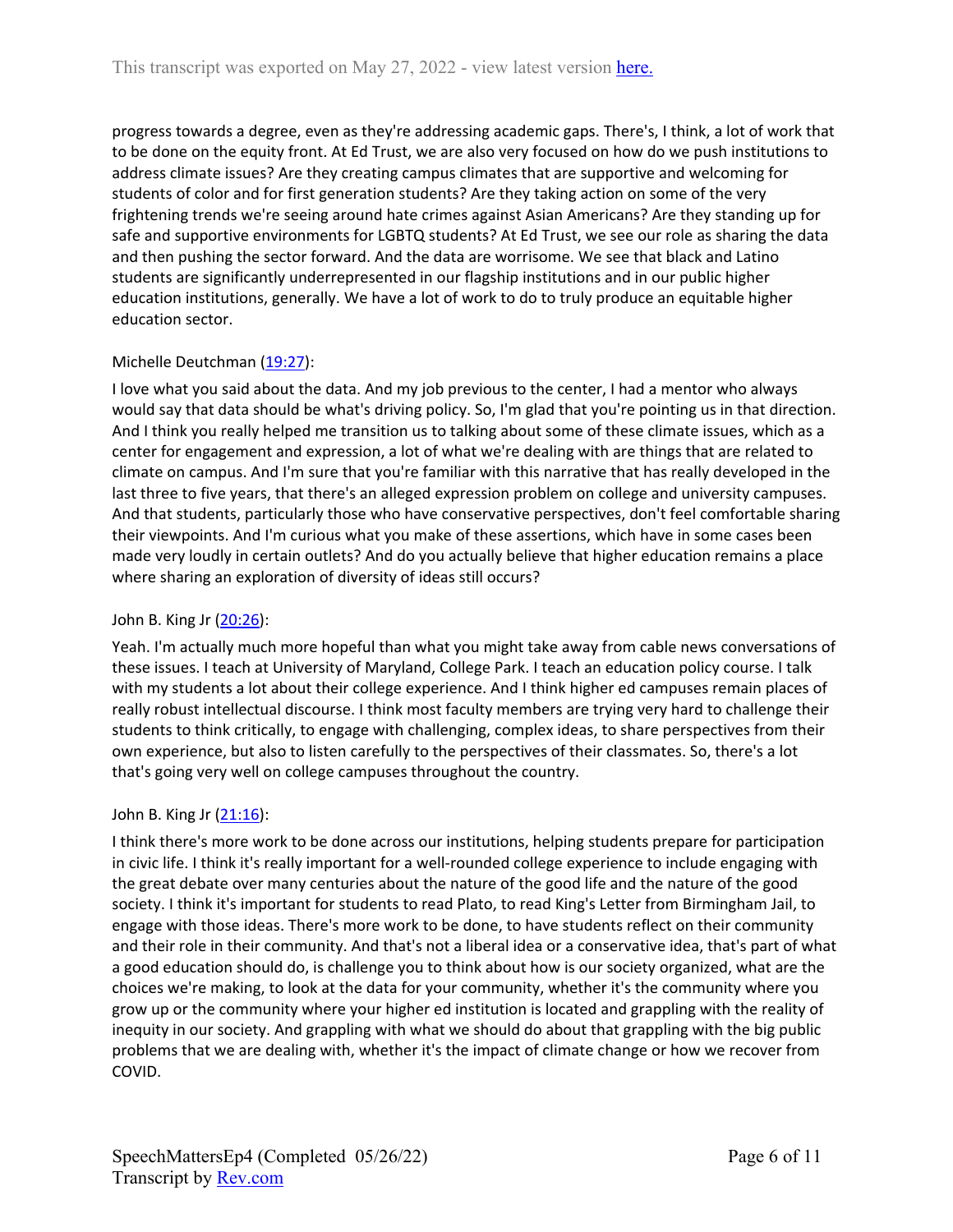### John B. King Jr [\(22:44\)](https://www.rev.com/transcript-editor/Edit?token=OiHP5HWCSR8xG1B8JZB3gfVPkPHOOmSC0Xv5_UB8KzYETMEC0tuBw3bZdMxG2rAfsxfrx-Pmte0Qs4kqf6OJgeulook&loadFrom=DocumentDeeplink&ts=1364.72):

These big questions, we should be encouraging students to think hard about those big questions and to tackle them from diverse perspectives, to think about what is the conservative economic argument for what the government should be doing in this moment of recovery? What is the liberal economic argument? And if we do that, if we're intentional about exposing students to these great debates, I think we graduate students who are better prepared to be good citizens. And to me, that's fundamental to the mission of higher ed institutions.

# Michelle Deutchman ([23:20\)](https://www.rev.com/transcript-editor/Edit?token=YYwDkCNL3l1JBp9b88BlxfyxRwSCV5QN72tKE_dhxYHHnF03c1FY_ytqUHFeARL3WIZYdba5o662ayCwGfIOqUEzQ1c&loadFrom=DocumentDeeplink&ts=1400.47):

I guess it's not a surprise that you and I agree both on the hopeful piece of this and on the importance of being a good citizen. And I guess my follow up for you is I think civic engagement, democratic learning, citizenship can mean a lot of different things to different people. And I'm curious if you could sort of just share a little bit about what would it mean for someone to come out of a college or university, being prepared to engage as a citizen?

#### John B. King Jr  $(23:47)$ :

I love this question as a former high school social studies and civics teacher. Look, I think about it in three buckets. One is, there's a set of things you should know. I think an educated citizen should know how a bill becomes a law, should know what's in the Bill of Rights, should understand how local government, state government and the federal government interact, should understand the principles that have been the subject of debate throughout American history, about the nature of democracy, the nature of equality. There's some things you should know. There's some things you should be able to do. You should be able to write a letter to the editor that conveys your opinion about a difficult community issue with a clear thesis and clear presentation of evidence to support your argument. You should be able to participate in public discourse, whether that's testifying before your city council or county council, or sitting with a group of folks with whom you might disagree and having a real discussion about the nature of your disagreement and identify areas of commonality and areas of difference.

#### John B. King Jr [\(25:08\)](https://www.rev.com/transcript-editor/Edit?token=9_eFO9Lvk0eWpKu1gfWpybgAgfGwDanZhPGr6oMiN2cBHmlMa_q0_ZDCb27Zk0C1fVofoEzWAgHXfZKIx1OIanHNqfM&loadFrom=DocumentDeeplink&ts=1508.64):

So there's a skill set to citizenship that I think colleges are particularly well positioned to cultivate because you really can build those skills, that muscle for civic participation in the college classroom. And then there's the application side. I wish more colleges were doing more to create opportunities for their students to engage in community service, to do public service internships, whether it's during the school year or in the summer. There are certainly some institutions that have made big investments there, but to my mind, not enough because we really want part of the college experience, I think, to be engaging in the community, practicing citizenship. I think if we do those things, again, not with any sort of partisan bend, but really with a goal of preparing students for the weighty responsibility to carry our democracy forward, that will serve our higher admission well.

#### Michelle Deutchman ([26:12\)](https://www.rev.com/transcript-editor/Edit?token=Pz4S8Z2rrnRSPW8LTSDjh6_4ZBG_ayPhmWYIxscoVgwL0oKV6VRRtDQUnlsDaV8gXSAlbTbul_g7LW7IbxH4pbvGe0g&loadFrom=DocumentDeeplink&ts=1572.81):

That was a really clear and helpful way of organizing the buckets and sort of what you know, what you do, skills and then how you apply those skills. I think there are, in this case, unfortunately, maybe too many opportunities to be applying these skills, especially as we see state houses across the country passing legislation, much of it I'll note is I think unconstitutional, that's dictating what can and can't be taught and discussed in K through 12 and college classrooms. It's divisive concepts, don't say gay, critical race theory, as well as targeting libraries and the books that are permitted and prevented from being on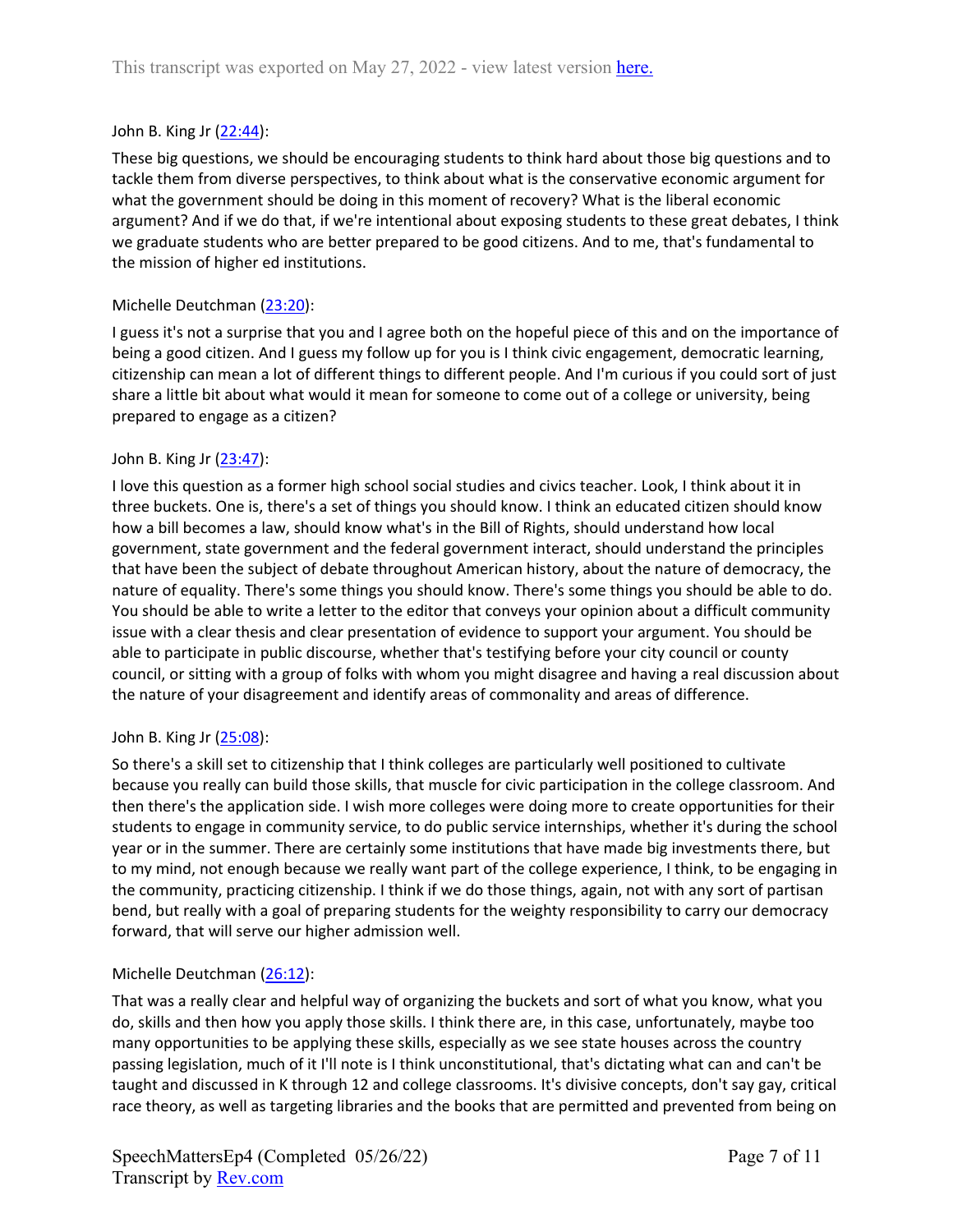shelves. And I'm curious if you could share your thoughts on how this moment compares to, were there similar moments like this throughout your career? What do you think is driving this? I'll start with that.

### John B. King Jr [\(27:01\)](https://www.rev.com/transcript-editor/Edit?token=RhDWTmBjbs3tg5drAKDF1p5TELpGQsVuEj-bifM3ZCGaeeqBYiDuQui6Kfh6aCjTjC98qsOdEb0fD6wje7odtLyFk4I&loadFrom=DocumentDeeplink&ts=1621.92):

It's shocking, still, to see efforts to band books. It is shocking to see efforts to erase the humanity of some of our fellow citizens. It is shocking to see folks attack teaching the truth of our history. I think that there's an element of it that is about partisan advantage and trying to create faux controversies in order to generate political advantage. There's certainly part of it that is social media, allowing rumors and problematic anecdotes to turn into kind of a overreaction. There are a number of factors that are driving this. I think we have to return to first principles and say a role for educational institutions, K-12 and higher ed, is teaching the truth about our history, and that's going to mean some things that are hard. I'm talking to you from Silver Spring, Maryland, where I live. It's about 25 miles from where my greatgrandfather was enslaved, in Gaithersburg, Maryland.

#### John B. King Jr [\(28:21\)](https://www.rev.com/transcript-editor/Edit?token=l91WWBmqfSxfEryhHShOsDYTSe2TmLmoprbL7EV98VwxagN5KX36us34KPjOdqfnM1V5yIIxsbhsQd9vgAmifICWIyA&loadFrom=DocumentDeeplink&ts=1701.83):

The property where my great-grandfather was enslaved is actually still owned by a family that are a direct line descendants of the family that enslaved my family. And over the last couple of years, we've gotten to be friends and built a relationship, and I've gotten to spend time on the property. They've actually maintained the property just as it was in the 1860s, same main house that was built in the 1700s and the cabin that my great-grandfather and his family lived in as enslaved people, still standing on the property. So I've been able to stand inside of that cabin. And when I do, I really contemplate two things. One, the intense intimacy and cruelty of the institution of slavery. That cabin is not 30 feet from the main house. These were two families living in the same physical space, one owning the other. That's real. That happened.

#### John B. King Jr [\(29:16\)](https://www.rev.com/transcript-editor/Edit?token=v7y723BKPCo4yOBzmFs5rciNKyDz95v2HbCkuMVoXOL5Acen0TBV6J-HXFBRq-bkb2Ztk9aYzZPtK6Cb8K9vMO3MJ78&loadFrom=DocumentDeeplink&ts=1756.64):

It is also true that the history of slavery, of segregation, of redlining, has an impact on today's reality. It is just a fundamental truth that our gaps in health and wealth in our criminal justice system are tied in part to that history. But it is also true, and this is the other thing I contemplate standing inside of that cabin, it's also true that in my family, we went, in three generations from enslaved in that cabin, to serving in the cabinet of the first black president. That's a powerful statement about what progress is possible. And I think our college students, our K-12 students, are strong enough to both be exposed to where we've fallen short of democratic principles and the progress that we've made. So we've got to stand up for, I believe, teaching the truth of our history and I believe most, the vast majority really of Americans, agree that we should be teaching the truth of our history.

#### John B. King Jr [\(30:23\)](https://www.rev.com/transcript-editor/Edit?token=lD6XzQ9NyzFWPGTUCJ1KFsfAO4AGBc2arlI_2feQxgPy611QWGi5dd3p_TIiB1SFJ2yq0AhVR9qvgPGvqUcbFSYzcXg&loadFrom=DocumentDeeplink&ts=1823.95):

I also think the vast majority of Americans would say it's important for students to read books by diverse authors to get to see the world from different perspectives through the books they read, through the poetry they're exposed to. So, I do worry about the trend of state legislatures passing these deeply problematic laws. I worry about the chilling effect on teachers, as well as higher education faculty. But, I believe deeply that the vast majority of Americans want a broader conversation about our history and a broader conversation about our society. And so we're in a bad moment, but I remain hopeful about the future.

Michelle Deutchman ([31:16\)](https://www.rev.com/transcript-editor/Edit?token=AMQW83z4FwbV_bWOyoxKSzJupC3YRDHGtOajRBzSZcCvvzOfGmOMAooXIUfeBTe3WweZPrHR6KXg6MkEYnDP1tnJgSQ&loadFrom=DocumentDeeplink&ts=1876.8):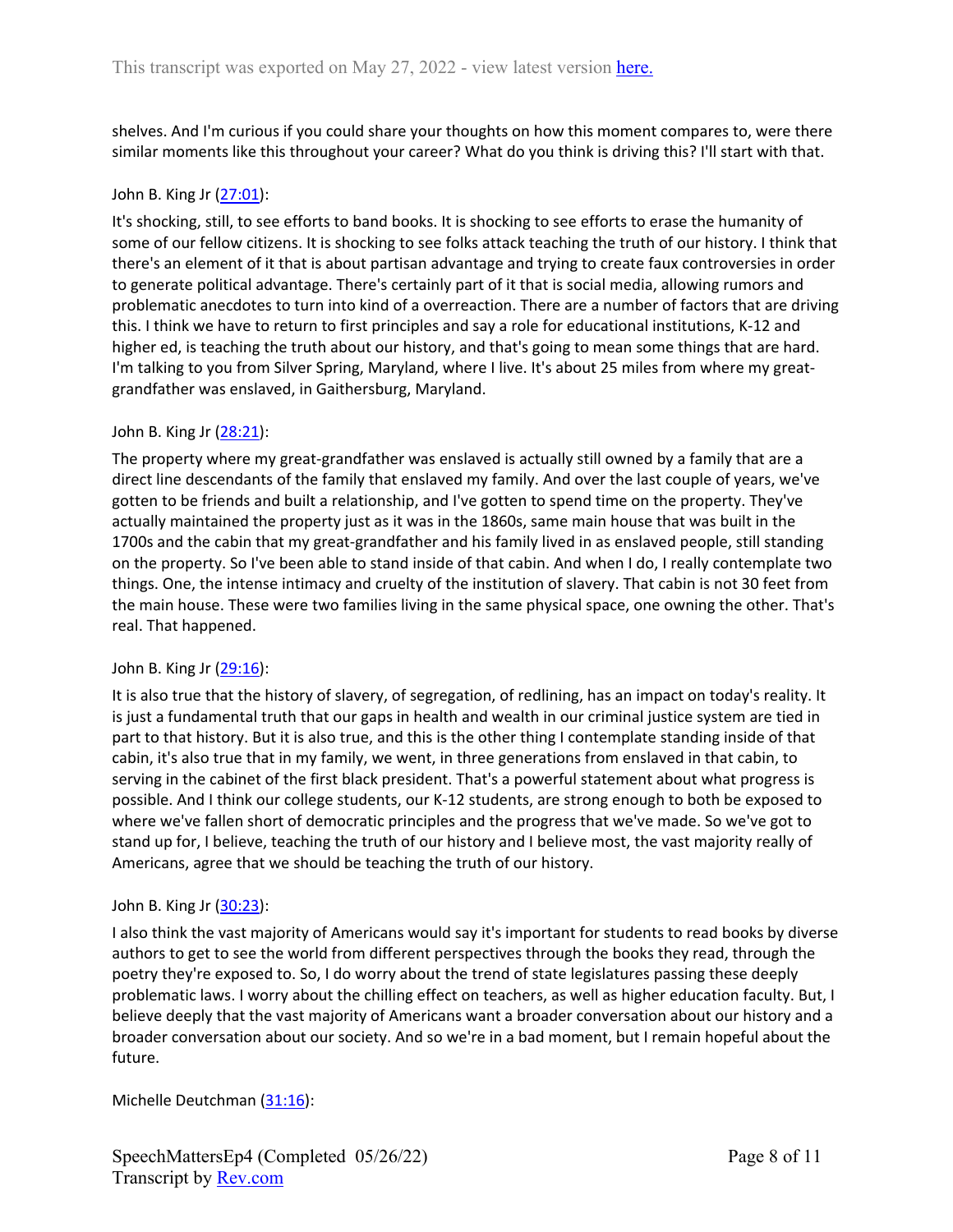I have to say, the way that you are able to connect your personal life and personal life history to your careers and to the greater issues that democracy is facing is really quite inspirational. And I love that we're leaping off of a place now where we're talking about progress and hope. And as we move away from state legislatures, I'd like to go back to the federal government and lots of attention on what's happening at individual state levels. But what about the federal level? What other things should the Biden Administration be focused on as related to higher education?

# John B. King Jr [\(31:58\)](https://www.rev.com/transcript-editor/Edit?token=nCoHvboHOQXPzXjOpPMhgxMYug1wZv4Dq8zM5odBB1WEkhbDnVNJdtQtu8fkQ3LTcUJ2v24Ep8n-2ANNRQyjF4oKyRM&loadFrom=DocumentDeeplink&ts=1918.3):

Certainly, tackling these issues around cost. I think that's both canceling existing debt, as well as fixing the financing of higher education going forward. To me, that means at least doubling the Pell Grant, it means a state federal partnership to invest in the completion supports that are so critical for low income students and first generation students. We really could achieve debt-free college in the United States. If we had the political will. I hope the federal government will act on that. I also think there's a role for the secretary to use the bully pulpit, if you will, to talk about the importance of higher education's role in civic education. I'm sure Secretary Cardona is being careful because you don't want it to seem partisan. But I think the secretary of education is like the surgeon general of education, it's the nation's leading educator.

# John B. King Jr [\(33:06\)](https://www.rev.com/transcript-editor/Edit?token=VCcxPvhDajTWXcRgGTE0PnHCuZHp7iMDXLJbKPJ6cDXdX1rEh8THfzc7uEB-rIRM6n4RJbYoxyb7zeTkW-Ghd8N2hW4&loadFrom=DocumentDeeplink&ts=1986.36):

And so for him to use the bully pulpit to talk about the kind of rigorous debate that should be happening on our college campuses to visit places where students are engaged in public service work, while in college, getting to really engage with the community, that would be quite valuable, I think, sending a message about the civic mission of higher education.

#### John B. King Jr  $(33:34)$ :

I also think there's a role for the federal government in civil rights protection. That means making sure that campuses are free from discrimination against students based on their sex or gender identity. Means making sure campuses are free from discrimination against LGBTQ students, it means making sure that campuses are free from discrimination against black and Latino students and Asian American students and Jewish students. There's a need for rigorous civil rights protection and enforcement by the federal government. There's a long list of things that the federal government could be doing. I think the Biden Administration is trying on a lot of these fronts and sometimes unfortunately, Congress has not been a sufficiently willing partner.

# Michelle Deutchman ([34:28\)](https://www.rev.com/transcript-editor/Edit?token=QNr847UgtSWDLyprG5s2wML_DwRh9JKoEbmCiSmg9b9IMC_Vf9cLfIIE54wTR8kd1XhL1hK_x6XU_jM8pOgVwYq2ARg&loadFrom=DocumentDeeplink&ts=2068.14):

That was very generous of you to put it that way. You covered quite a wide swath of issues and priorities. And as someone who right now is running to run a state, I'm wondering if you have certain priorities that are similar or different potentially from Maryland, if you are successful in the fall. And if you want to talk a little bit about that as well.

#### John B. King Jr [\(34:52\)](https://www.rev.com/transcript-editor/Edit?token=BmJzpjApM1QbgzmHdWdPgIpLsiLq1_pPz_27BX7AI9q6E0VC8QuBD-Bgzflox-zaUl2qh5tkmyaueVJbho_oEDsjjGc&loadFrom=DocumentDeeplink&ts=2092.05):

Sure. I think public higher education is so critical to the long term health of our economy and democracy, here in Maryland and it's true for every state. We've got an incredible system in the University of Maryland. We have flagship at College Park, we've got incredible work that's happening at University of Maryland, Baltimore County. We've got four HBCUs that have been doing amazing work for generations as an engine of social mobility. So making sure that we invest in public higher education,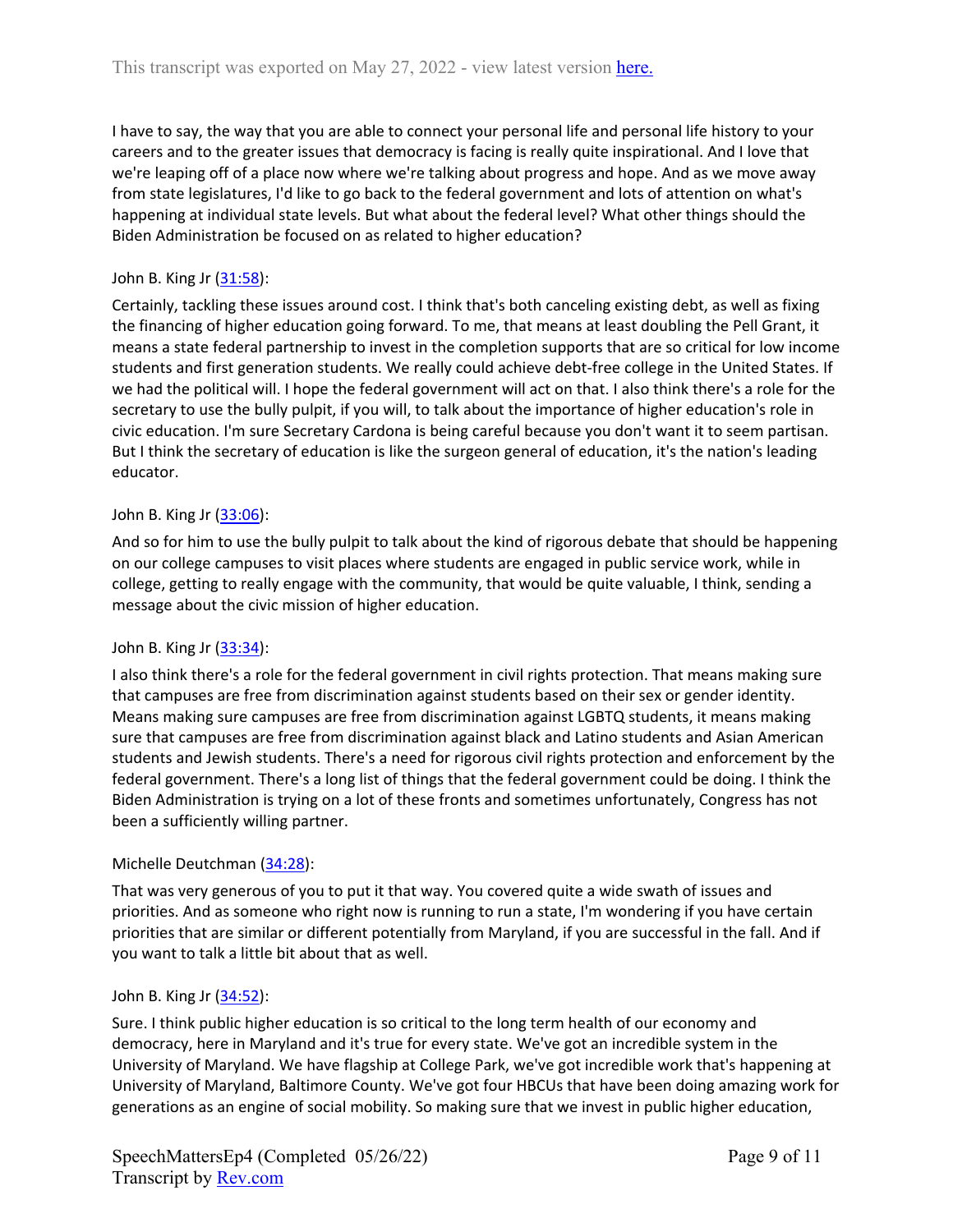that we keep public higher ed affordable, I've talked in the campaign about freezing tuition across the University of Maryland system, making community colleges or the first two years at an HBCU in our state tuition free, increasing the tax credit for folks who are struggling with student debt. Those kind of pocketbook issues are critical.

#### John B. King Jr [\(35:54\)](https://www.rev.com/transcript-editor/Edit?token=hkFJbD-muZ5YNf-so1TRfLR4vKV1g-TVjAaRo4-zJXcj-ZJZSpJetHq0wOExLyvMCJULCAjLjnEAIaKZGu-SANlKFZA&loadFrom=DocumentDeeplink&ts=2154.71):

We also, I think, need to invest in higher ed as a powerful driver of economic opportunity. We could be preparing the workforce we need for all the thousands of open cyber security jobs in the DC Metro region, through our public higher ed institutions. We could be training folks for the new green economy and renewable energy through our public higher education institutions.

# John B. King Jr [\(36:19\)](https://www.rev.com/transcript-editor/Edit?token=Sqne4z2jbSI6HiaVakHOaffnvIiDd8_qIgMT0PQQhgNOiUeDe3T0K_HHZu7gzj1rbNL3TPulK9NJmhu5J5182gMyjmo&loadFrom=DocumentDeeplink&ts=2179.92):

So I am eager to make sure that higher ed is partnering with the business community to build programs that give folks access to economic opportunity and that help us drive our economy forward. We also have the opportunity to leverage some of the research that's happening at both our public and private institutions. We have Johns Hopkins as well as the University of Maryland system, places where great research is happening that could be commercialized and turned into the next great small business that becomes a big business. I'm hopeful that we can also seed a real innovation economy, particularly in life sciences, where we've got really strong institutions in the state. We've got FDA and NIH here in the state. So, I see higher education as a critical part of the role of state government and of a governor.

# Michelle Deutchman ([37:18\)](https://www.rev.com/transcript-editor/Edit?token=Ezs_mlfbG81xgUqYrs65HMoc_fr2hL9L_tXOK39k8KgLisgzeGxpP9x2ivnzHz-dl4vKpk_svNjwDJKGG_qrYeRtzjw&loadFrom=DocumentDeeplink&ts=2238.17):

Thank you for that. This conversation has made me wish, when we're talking about higher education, that I'd taken a lot more economics because you're looking at these issues through a lot of different lenses, and I think the economic one is maybe one that I don't always look through. And it's very interesting to hear it presented, especially as we talk about it, vis a vis, challenges to democracy and so forth. And of course, that's sort of the theme of what the UC Center for Free Speech and Civic Engagement does is to explore these issues of expression and engagement in democratic learning and how higher education fits into all of that.

#### Michelle Deutchman ([37:54\)](https://www.rev.com/transcript-editor/Edit?token=OdWhyGbR-0FF7LAsAVrtfVinRhutc5jeLm3e61jfeshz1Nthklhdewca6nU5P1NBbgncsEIq6fkly6v9Bi4z4apyUtA&loadFrom=DocumentDeeplink&ts=2274.7):

And so I always ask podcast guests, if there's one thing, or could be more than one thing that people can do today to advance civic engagement or expression in higher education, what would you send people away with, something that feels sort of doable?

#### John B. King Jr  $(38:13)$ :

At the end of the day, I really think education comes down to the teacher or professor and the students, their relationship and the work in which they are engaged. That's the heart of the educational model. And I think at every campus, we should be looking for every opportunity to invite students into the great conversation, if you will, about the nature of the good life and the good society and drawing out their perspectives based on their diverse, personal experiences, based on their intellectual experiences. But I hope, whether it's in a science course where you're talking about the ethics of genetic research, or if it's in a philosophy course where you're grappling with the implications of Plato's cave or in a history course where you're talking about the impact of colonialism on developing countries around the world and their evolving relationship with Europe, there's just so many opportunities for rich conversation that draws out diverse viewpoints.